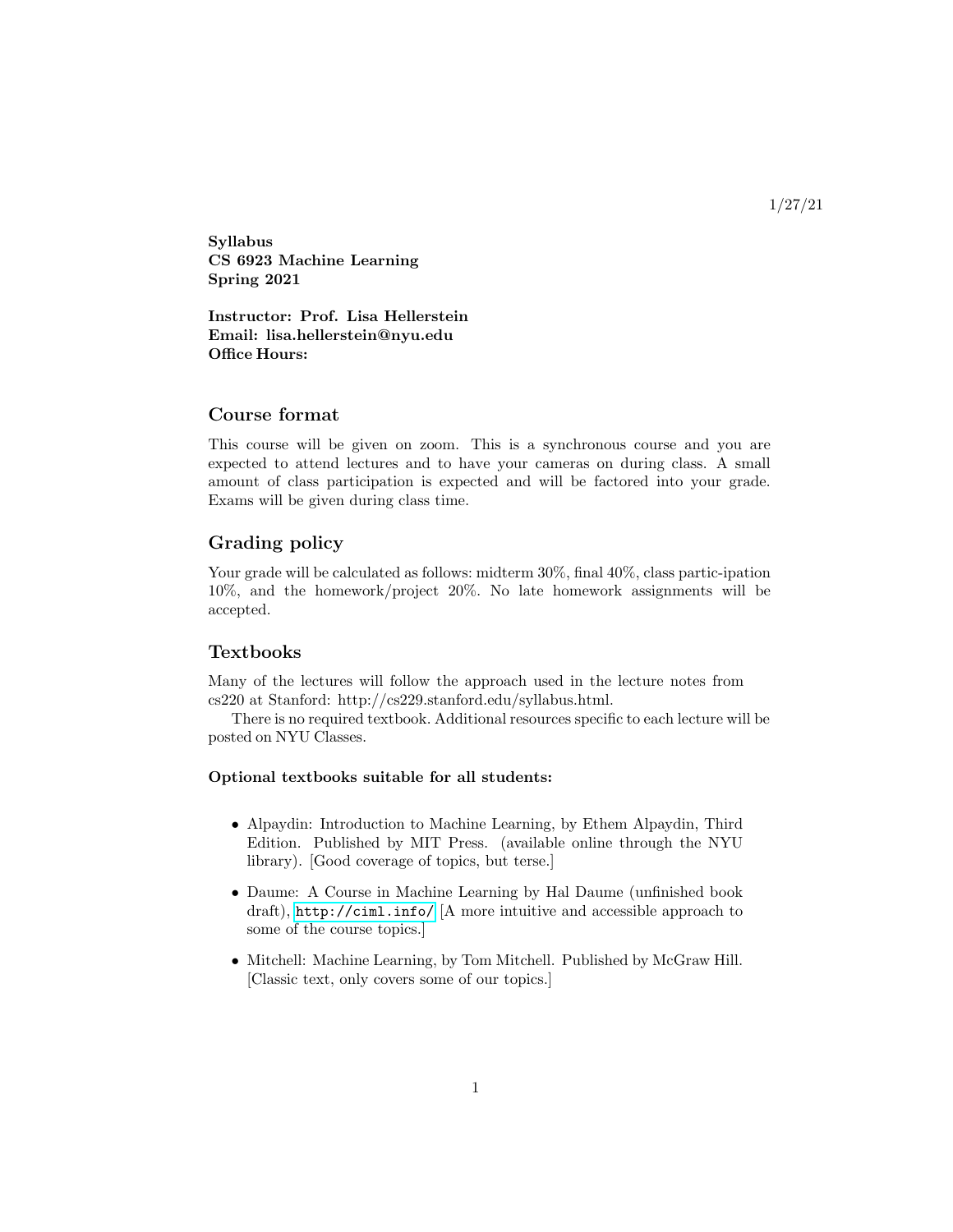#### Optional textbooks if you have a strong math/statistics background:

- HTF: Hastie, Tibshirani, Friedman, Elements of Statistical Learning, Second Edition Published by Springer. (available online through the NYU library and <https://web.stanford.edu/~hastie/ElemStatLearn/> )
- Murphy: Machine Learning: a Probabilistic Perspective by Kevin Patrick Murphy
- Bishop: Pattern Recognition and Machine Learning, by Christopher Bishop. Published by Springer.

#### Optional background reading:

Stanford's machine learning course has a nice review of:

- linear algebra: [http://cs229.stanford.edu/summer2019/cs229-linalg](http://cs229.stanford.edu/summer2019/cs229-linalg.pdf). [pdf](http://cs229.stanford.edu/summer2019/cs229-linalg.pdf) although we are unlikely to use sections 3.4, 3.10, 4.5, 4.6, and will approach the topics in sections 3.12, 3.13 in a more intuitive way.
- probability theory: http://cs229.stanford.edu/summer2019/cs229-prob.pdf

A very nice (gentle) introduction to some of the linear algebra concepts can be found at: [https://davetang.org/file/Singular\\_Value\\_Decomposition\\_](https://davetang.org/file/Singular_Value_Decomposition_Tutorial.pdf) [Tutorial.pdf](https://davetang.org/file/Singular_Value_Decomposition_Tutorial.pdf) and [https://mml-book.github.io/book/mml-book.pdf](https://mml-book.github.io/ book/mml-book.pdf).

#### **Prerequisites**

The official prerequisites are graduate status and an undergraduate-level course in probability and statistics.

However, it is also important to note Machine Learning is more mathematical than most other graduate CS courses. Students often have difficulty with this course (and risk getting a grade of C ) if they know how to program but have not taken much math, or have not done well in their math courses. You should know about the probability density function (pdf), cumulative density function (cdf), continuous probability distributions, conditional probability, and expected values. It is also assumed that you know first-year calculus (derivatives and integrals) and the basics of linear algebra. You should also know about partial derivatives, gradients, and the chain rule (or be prepared to learn about them on your own). You need to know the basics of linear algebra.

### Homework:

Homeworks will include written exercises as well as hands-on work involving datasets and programming. All programming must be done with Python/numpy. There will be a homework approximately every two weeks.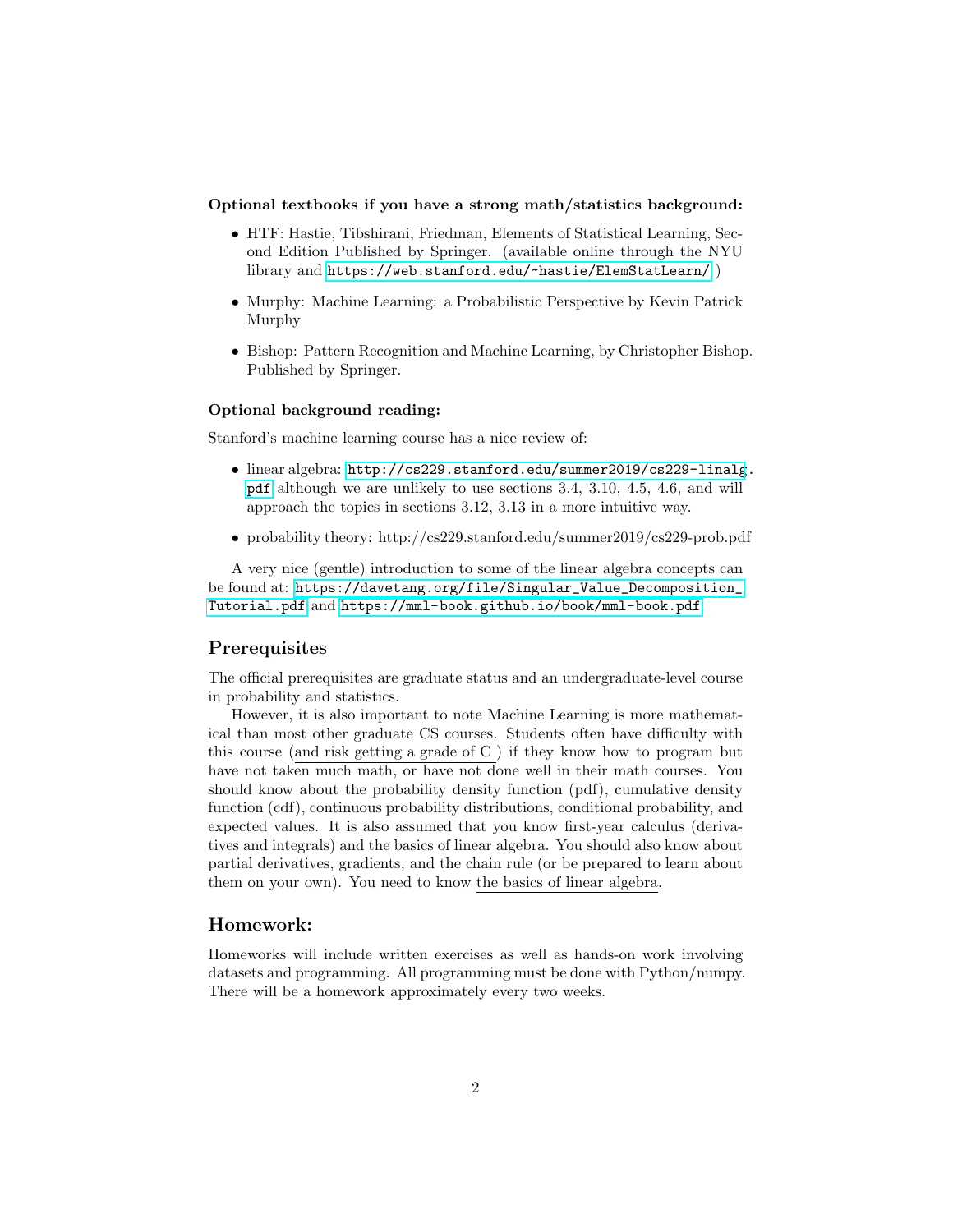## Exams:

The course will have a midterm and a final exam.

Attendance at exams is mandatory. Make-up exams will only be given in the case of a emergency, such as illness, which must be documented, e.g. with a doctor's note. In such cases, you must notify me as early as possible, preferably before the exam is given. If you miss an exam without a valid excuse, you will receive a grade of zero for that exam. The exams will be closed book and no notes.

### Code of Conduct:

Students are responsible for following the rules in the School of Engineering Code of Conduct ([https://engineering.nyu.edu/campus-and-community/](https://engineering.nyu.edu/campus-and-community/student-life/office-student-affairs/policies/student-code-conduct) [student-life/office-student-affairs/policies/student-code-conduct](https://engineering.nyu.edu/campus-and-community/student-life/office-student-affairs/policies/student-code-conduct))

#### Absences:

The NYU School of Engineering policies and procedures on excused absences are available here: [https://engineering.nyu.edu/campus-and-community/](https://engineering.nyu.edu/campus-and-community/student-life/office-student-affairs/policies#chapter-id-30199) [student-life/office-student-affairs/policies#chapter-id-30199](https://engineering.nyu.edu/campus-and-community/student-life/office-student-affairs/policies#chapter-id-30199)

#### Moses Center:

If you are student with a disability who is requesting accommodations, please contact New York University's Moses Center for Students with Disabilities (CSD) at 212-998-4980 or mosescsd@nyu.edu. You must be registered with CSD to receive accommodations. Information about CSD can be found at <www.nyu.edu/csd>.

# Tentative Schedule:

Below is a tentative schedule of lecture topics: